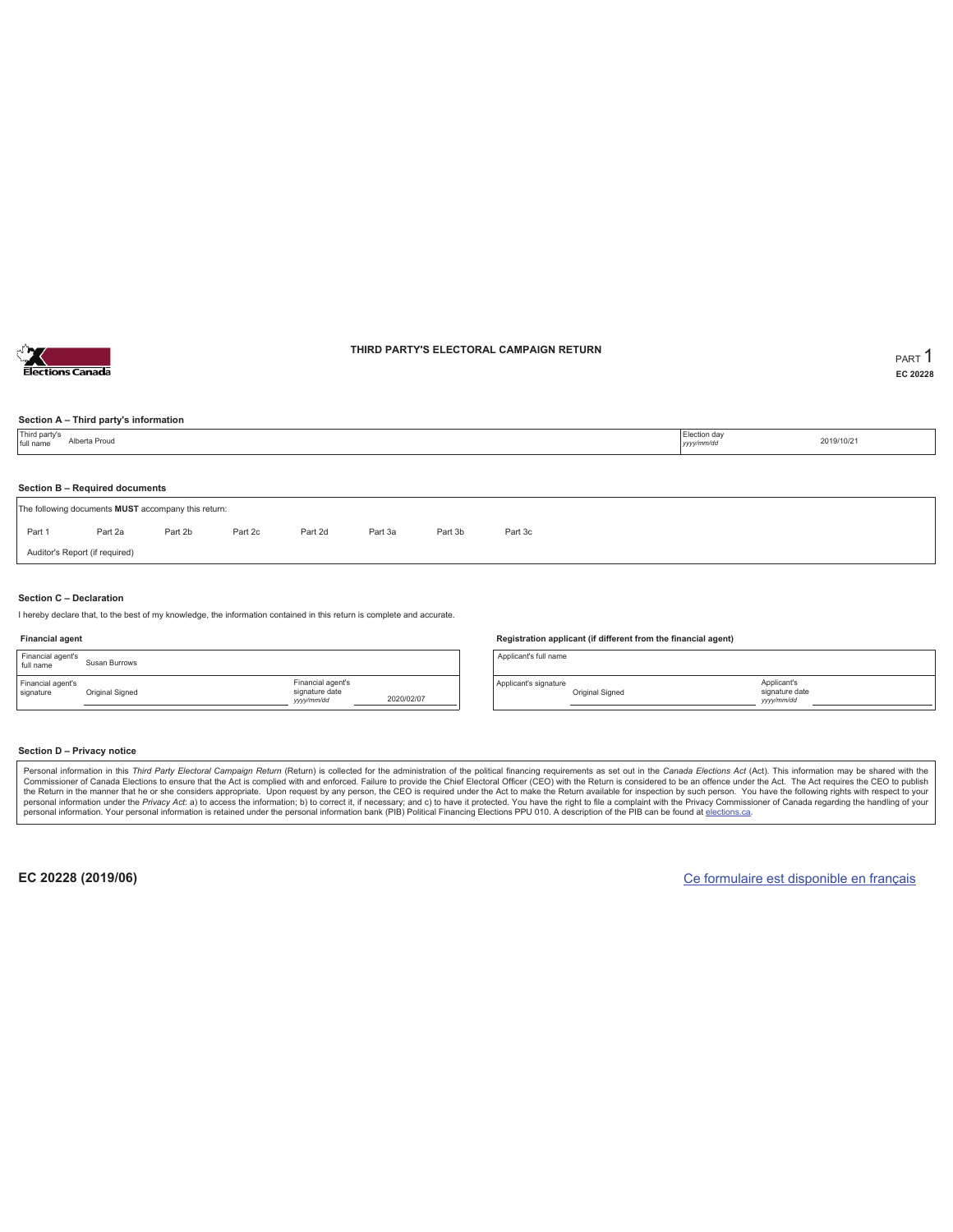

# **THIRD PARTY'S ELECTORAL CAMPAIGN RETURN Statement of monetary contributions received** PART 2a

| No. | Full name                                        | <b>Street</b><br>no. | <b>Street</b> | Apt. | City                                                                           | Prov./<br>Terr. | Postal<br>code | Date<br>received<br>yyyy/mm/dd                                                    | Individual     | Business /<br>Commercial<br>organization | Government | <b>Trade union</b> | Corporation<br>without share<br>capital | Unincorporated<br>organization or<br>association |
|-----|--------------------------------------------------|----------------------|---------------|------|--------------------------------------------------------------------------------|-----------------|----------------|-----------------------------------------------------------------------------------|----------------|------------------------------------------|------------|--------------------|-----------------------------------------|--------------------------------------------------|
|     |                                                  |                      |               |      |                                                                                |                 |                |                                                                                   | \$             | $\mathsf{s}$                             | \$         | s                  | \$                                      | \$                                               |
|     | Dean Swanberg                                    |                      |               |      | Grand Prairie                                                                  | AB              | <b>T8X 4G1</b> | 2019/10/14                                                                        | 250.00         |                                          |            |                    |                                         |                                                  |
|     | 2 Bill McClelland                                |                      |               |      | <b>Grand Prairie</b>                                                           | AB              | T8V 4B5        | 2019/10/16                                                                        | 250.00         |                                          |            |                    |                                         |                                                  |
|     |                                                  |                      |               |      |                                                                                |                 |                |                                                                                   |                |                                          |            |                    |                                         |                                                  |
|     |                                                  |                      |               |      |                                                                                |                 |                |                                                                                   |                |                                          |            |                    |                                         |                                                  |
|     |                                                  |                      |               |      |                                                                                |                 |                |                                                                                   |                |                                          |            |                    |                                         |                                                  |
|     |                                                  |                      |               |      |                                                                                |                 |                |                                                                                   |                |                                          |            |                    |                                         |                                                  |
|     |                                                  |                      |               |      |                                                                                |                 |                |                                                                                   |                |                                          |            |                    |                                         |                                                  |
|     |                                                  |                      |               |      |                                                                                |                 |                |                                                                                   |                |                                          |            |                    |                                         |                                                  |
|     |                                                  |                      |               |      |                                                                                |                 |                |                                                                                   |                |                                          |            |                    |                                         |                                                  |
|     |                                                  |                      |               |      |                                                                                |                 |                |                                                                                   |                |                                          |            |                    |                                         |                                                  |
|     |                                                  |                      |               |      |                                                                                |                 |                |                                                                                   |                |                                          |            |                    |                                         |                                                  |
|     |                                                  |                      |               |      |                                                                                |                 |                |                                                                                   |                |                                          |            |                    |                                         |                                                  |
|     |                                                  |                      |               |      |                                                                                |                 |                |                                                                                   |                |                                          |            |                    |                                         |                                                  |
|     |                                                  |                      |               |      |                                                                                |                 |                |                                                                                   |                |                                          |            |                    |                                         |                                                  |
|     |                                                  |                      |               |      |                                                                                |                 |                | Totals carried forward from previous page \$                                      |                |                                          |            |                    |                                         |                                                  |
|     |                                                  |                      |               |      | Total amount of monetary contributions by contributors who gave over \$200 (A) |                 |                |                                                                                   | 500.00         |                                          |            |                    |                                         |                                                  |
|     |                                                  |                      |               |      |                                                                                |                 |                | Number of contributors who gave over \$200                                        | $\overline{2}$ |                                          |            |                    |                                         |                                                  |
|     |                                                  |                      |               |      |                                                                                |                 |                | Total amount of monetary contributions by contributors who gave \$200 or less (B) | 2,132.00       | 398.00                                   |            |                    | 36.48                                   |                                                  |
|     | Number of contributors who gave \$200 or less    |                      |               |      |                                                                                |                 |                |                                                                                   | 43             |                                          |            |                    |                                         |                                                  |
|     | Total amount of all monetary contributions (A+B) |                      |               |      |                                                                                |                 |                |                                                                                   | 2,632.00       | 398.00                                   |            |                    | 36.48                                   |                                                  |
|     |                                                  |                      |               |      |                                                                                |                 |                | Number of contributors who gave monetary contributions                            | 45             | 2                                        |            |                    |                                         |                                                  |

| Third | rouc |      | 2019/10/21 | ∽ac. |  |  |
|-------|------|------|------------|------|--|--|
| par   | .    | ,,,, |            |      |  |  |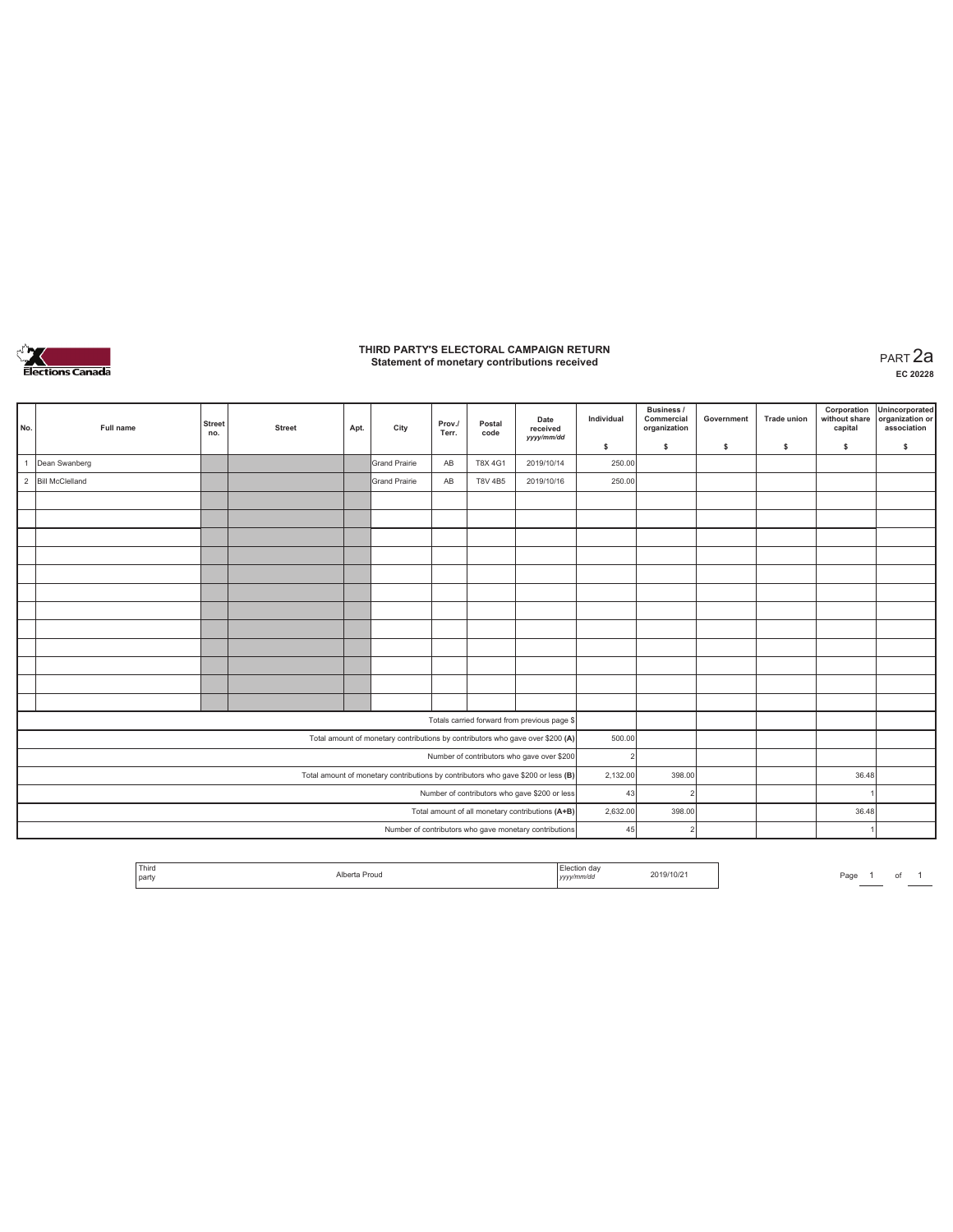

# **THIRD PARTY'S ELECTORAL CAMPAIGN RETURN Statement of non-monetary contributions received** PART 2b

| No.                                           | Full name | <b>Street</b><br>no. | <b>Street</b> | Apt. | City | Prov./<br>Terr. | Postal<br>code | Date<br>received<br>yyyy/mm/dd                                                        | Individual | <b>Business /</b><br>Commercial<br>organization | Government | <b>Trade union</b> | Corporation<br>without share<br>capital | Unincorporated<br>organization or<br>association |
|-----------------------------------------------|-----------|----------------------|---------------|------|------|-----------------|----------------|---------------------------------------------------------------------------------------|------------|-------------------------------------------------|------------|--------------------|-----------------------------------------|--------------------------------------------------|
|                                               |           |                      |               |      |      |                 |                |                                                                                       | \$         | $\mathbb S$                                     | \$         | $\mathbb S$        | \$                                      | \$                                               |
|                                               |           |                      |               |      |      |                 |                |                                                                                       |            |                                                 |            |                    |                                         |                                                  |
|                                               |           |                      |               |      |      |                 |                |                                                                                       |            |                                                 |            |                    |                                         |                                                  |
|                                               |           |                      |               |      |      |                 |                |                                                                                       |            |                                                 |            |                    |                                         |                                                  |
|                                               |           |                      |               |      |      |                 |                |                                                                                       |            |                                                 |            |                    |                                         |                                                  |
|                                               |           |                      |               |      |      |                 |                |                                                                                       |            |                                                 |            |                    |                                         |                                                  |
|                                               |           |                      |               |      |      |                 |                |                                                                                       |            |                                                 |            |                    |                                         |                                                  |
|                                               |           |                      |               |      |      |                 |                |                                                                                       |            |                                                 |            |                    |                                         |                                                  |
|                                               |           |                      |               |      |      |                 |                |                                                                                       |            |                                                 |            |                    |                                         |                                                  |
|                                               |           |                      |               |      |      |                 |                |                                                                                       |            |                                                 |            |                    |                                         |                                                  |
|                                               |           |                      |               |      |      |                 |                |                                                                                       |            |                                                 |            |                    |                                         |                                                  |
|                                               |           |                      |               |      |      |                 |                |                                                                                       |            |                                                 |            |                    |                                         |                                                  |
|                                               |           |                      |               |      |      |                 |                |                                                                                       |            |                                                 |            |                    |                                         |                                                  |
|                                               |           |                      |               |      |      |                 |                |                                                                                       |            |                                                 |            |                    |                                         |                                                  |
|                                               |           |                      |               |      |      |                 |                |                                                                                       |            |                                                 |            |                    |                                         |                                                  |
|                                               |           |                      |               |      |      |                 |                | Totals carried forward from previous page \$                                          |            |                                                 |            |                    |                                         |                                                  |
|                                               |           |                      |               |      |      |                 |                | Total amount of non-monetary contributions by contributors who gave over \$200 (A)    |            |                                                 |            |                    |                                         |                                                  |
|                                               |           |                      |               |      |      |                 |                | Number of contributors who gave over \$200                                            |            |                                                 |            |                    |                                         |                                                  |
|                                               |           |                      |               |      |      |                 |                | Total amount of non-monetary contributions by contributors who gave \$200 or less (B) |            |                                                 |            |                    |                                         |                                                  |
| Number of contributors who gave \$200 or less |           |                      |               |      |      |                 |                |                                                                                       |            |                                                 |            |                    |                                         |                                                  |
|                                               |           |                      |               |      |      |                 |                | Total amount of all non-monetary contributions (A+B)                                  |            |                                                 |            |                    |                                         |                                                  |
|                                               |           |                      |               |      |      |                 |                | Number of contributors who gave non-monetary contributions                            |            |                                                 |            |                    |                                         |                                                  |

| Third |                    |                     |            |      |  |  |
|-------|--------------------|---------------------|------------|------|--|--|
| party | Alberta Proud<br>. | .<br>annua<br>,,,,, | 2019/10/21 | Page |  |  |
|       |                    |                     |            |      |  |  |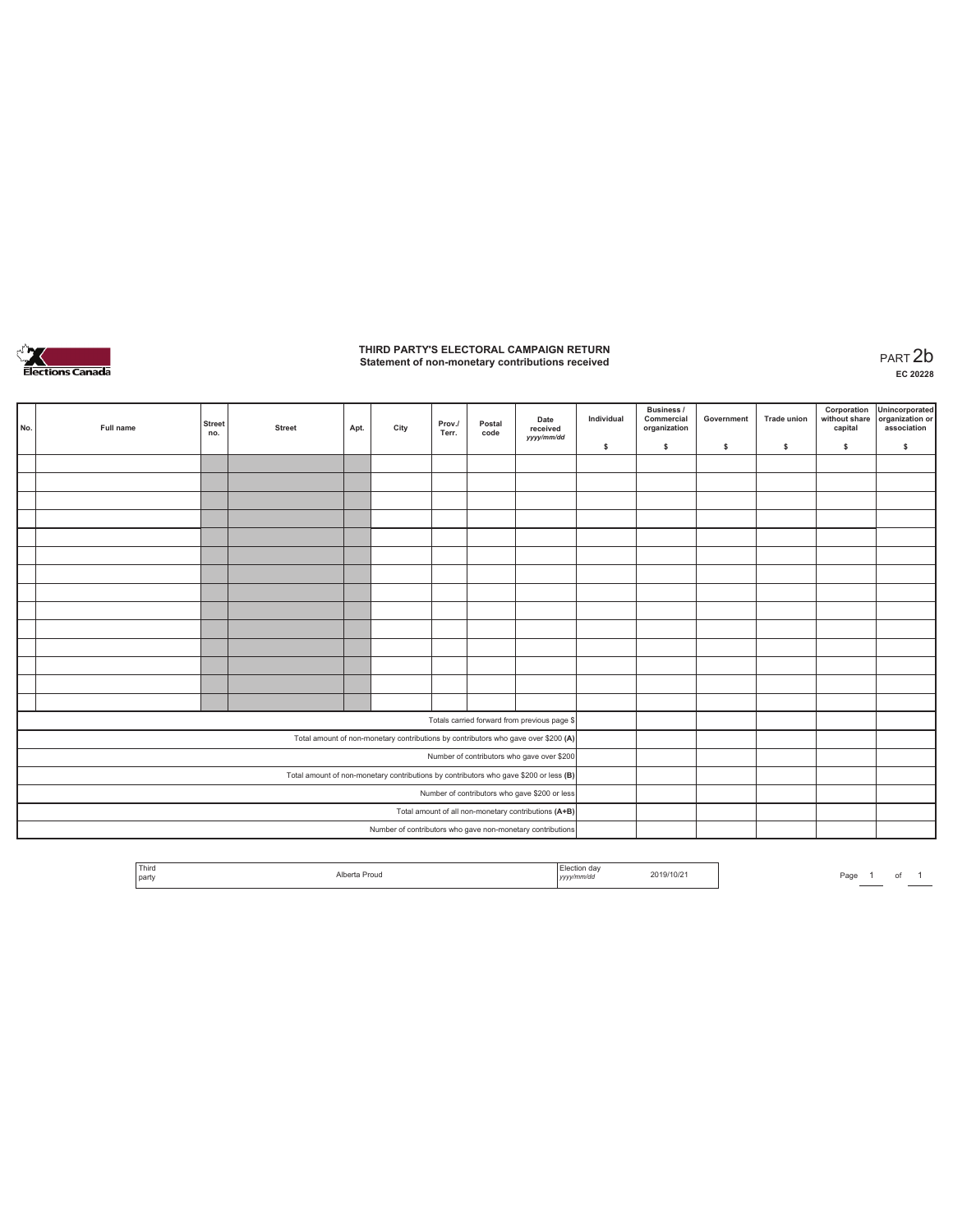

# **THIRD PARTY'S ELECTORAL CAMPAIGN RETURN Statement of operating loans received** PART 2c

**EC 20228**

| No.                                          | Full name | <b>Street</b><br>no. | <b>Street</b> | Apt. | City                                                            | Prov./<br>Terr. | Postal<br>code | Date<br>received<br>yyyy/mm/dd               | Individual | Business /<br>Commercial<br>organization | Government | Trade union | Corporation<br>without share<br>capital | Unincorporated<br>organization or<br>association |
|----------------------------------------------|-----------|----------------------|---------------|------|-----------------------------------------------------------------|-----------------|----------------|----------------------------------------------|------------|------------------------------------------|------------|-------------|-----------------------------------------|--------------------------------------------------|
|                                              |           |                      |               |      |                                                                 |                 |                |                                              | \$         | s.                                       | \$.        | \$          | \$                                      | \$                                               |
|                                              |           |                      |               |      |                                                                 |                 |                |                                              |            |                                          |            |             |                                         |                                                  |
|                                              |           |                      |               |      |                                                                 |                 |                |                                              |            |                                          |            |             |                                         |                                                  |
|                                              |           |                      |               |      |                                                                 |                 |                |                                              |            |                                          |            |             |                                         |                                                  |
|                                              |           |                      |               |      |                                                                 |                 |                |                                              |            |                                          |            |             |                                         |                                                  |
|                                              |           |                      |               |      |                                                                 |                 |                |                                              |            |                                          |            |             |                                         |                                                  |
|                                              |           |                      |               |      |                                                                 |                 |                |                                              |            |                                          |            |             |                                         |                                                  |
|                                              |           |                      |               |      |                                                                 |                 |                |                                              |            |                                          |            |             |                                         |                                                  |
|                                              |           |                      |               |      |                                                                 |                 |                |                                              |            |                                          |            |             |                                         |                                                  |
|                                              |           |                      |               |      |                                                                 |                 |                |                                              |            |                                          |            |             |                                         |                                                  |
|                                              |           |                      |               |      |                                                                 |                 |                |                                              |            |                                          |            |             |                                         |                                                  |
|                                              |           |                      |               |      |                                                                 |                 |                |                                              |            |                                          |            |             |                                         |                                                  |
|                                              |           |                      |               |      |                                                                 |                 |                |                                              |            |                                          |            |             |                                         |                                                  |
|                                              |           |                      |               |      |                                                                 |                 |                |                                              |            |                                          |            |             |                                         |                                                  |
|                                              |           |                      |               |      |                                                                 |                 |                |                                              |            |                                          |            |             |                                         |                                                  |
|                                              |           |                      |               |      |                                                                 |                 |                | Totals carried forward from previous page \$ |            |                                          |            |             |                                         |                                                  |
|                                              |           |                      |               |      | Total amount of loans by lenders who provided over \$200 (A)    |                 |                |                                              |            |                                          |            |             |                                         |                                                  |
|                                              |           |                      |               |      |                                                                 |                 |                | Number of lenders who provided over \$200    |            |                                          |            |             |                                         |                                                  |
|                                              |           |                      |               |      | Total amount of loans by lenders who provided \$200 or less (B) |                 |                |                                              |            |                                          |            |             |                                         |                                                  |
| Number of lenders who provided \$200 or less |           |                      |               |      |                                                                 |                 |                |                                              |            |                                          |            |             |                                         |                                                  |
|                                              |           |                      |               |      |                                                                 |                 |                | Total amount of all loans (A+B)              |            |                                          |            |             |                                         |                                                  |
|                                              |           |                      |               |      |                                                                 |                 |                | Number of all lenders who provided loans     |            |                                          |            |             |                                         |                                                  |

| Third |               | ction dav               |           |  |
|-------|---------------|-------------------------|-----------|--|
| party | `a Prou⊙<br>. | vyyy/mm/du<br>.<br>____ | 2019/10/2 |  |

Page  $1$  of  $1$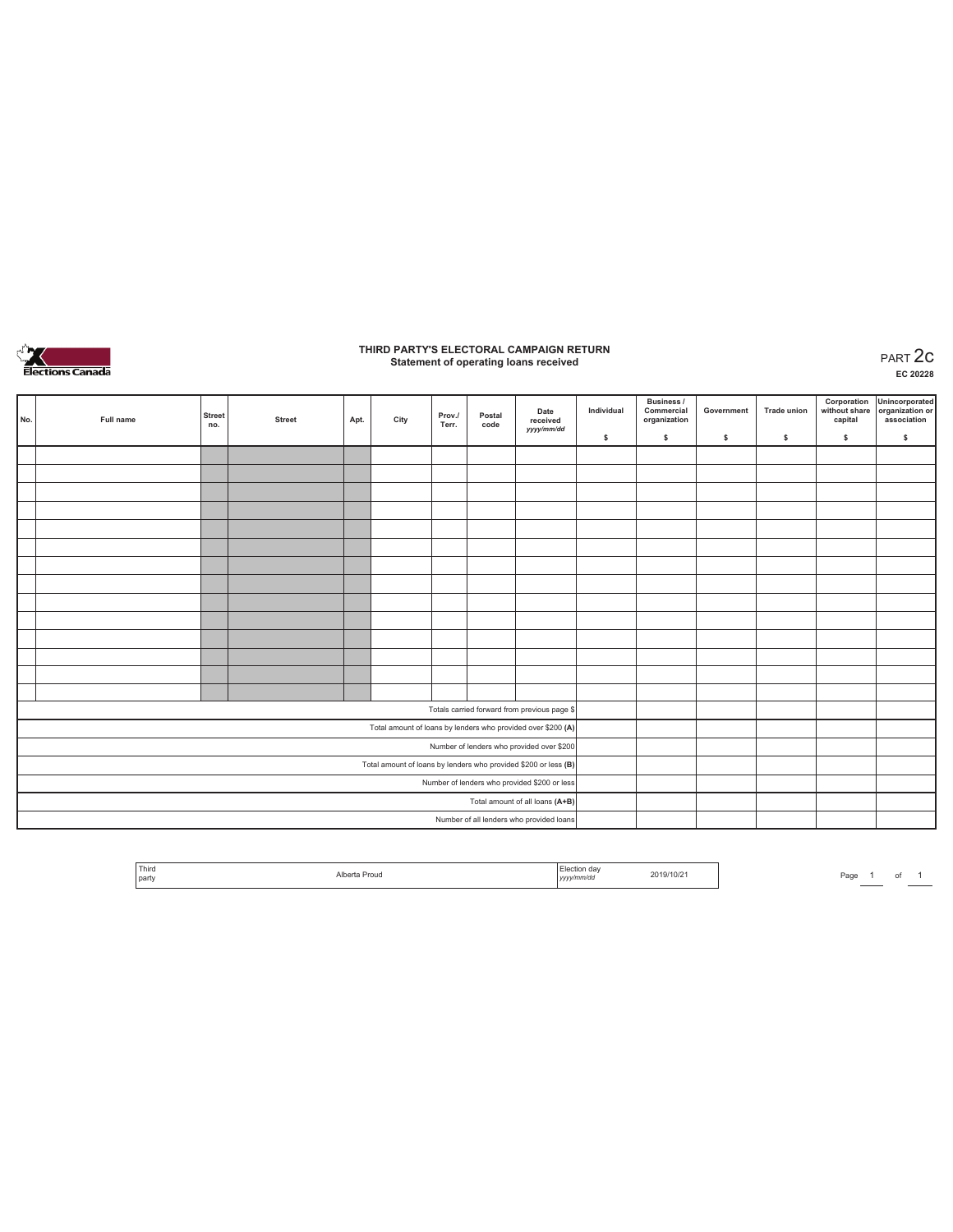

### **THIRD PARTY'S ELECTORAL CAMPAIGN RETURN Summary of inflows** PART 2d

| No.   | Type of contributor / lender                 | Monetary<br>contributions<br>(Part 2a) | Non-monetary<br>contributions<br>(Part 2b) | Loans<br>(Part 2c) | Total    | Number of<br>contributors and<br>lenders |
|-------|----------------------------------------------|----------------------------------------|--------------------------------------------|--------------------|----------|------------------------------------------|
|       |                                              | \$                                     | \$                                         | \$                 | \$       |                                          |
| 1.    | Individuals                                  | 2,632.00                               |                                            |                    | 2,632.00 | 45                                       |
| 2.    | Businesses / Commercial organizations        | 398.00                                 |                                            |                    | 398.00   |                                          |
| 3.    | Governments                                  |                                        |                                            |                    |          |                                          |
| 4.    | Trade unions                                 |                                        |                                            |                    |          |                                          |
| 5.    | Corporations without share capital           | 36.48                                  |                                            |                    | 36.48    |                                          |
| 6.    | Unincorporated organizations or associations |                                        |                                            |                    |          |                                          |
| 7.    | Total (items 1 to 6)                         | 3,066.48                               |                                            |                    | 3,066.48 | 48                                       |
| Total |                                              |                                        |                                            |                    |          |                                          |
| 8.    | Amount of third party's resources used       |                                        |                                            |                    |          |                                          |
| 9.    | Grand total (items 7 and 8)                  | 3,066.48                               |                                            |                    | 3,066.48 | 48                                       |

| <sup>1</sup> Third | Alborto | Flection day | 2019/10/2 |
|--------------------|---------|--------------|-----------|
| l party            | Proud   | yyyy/mm/dd   |           |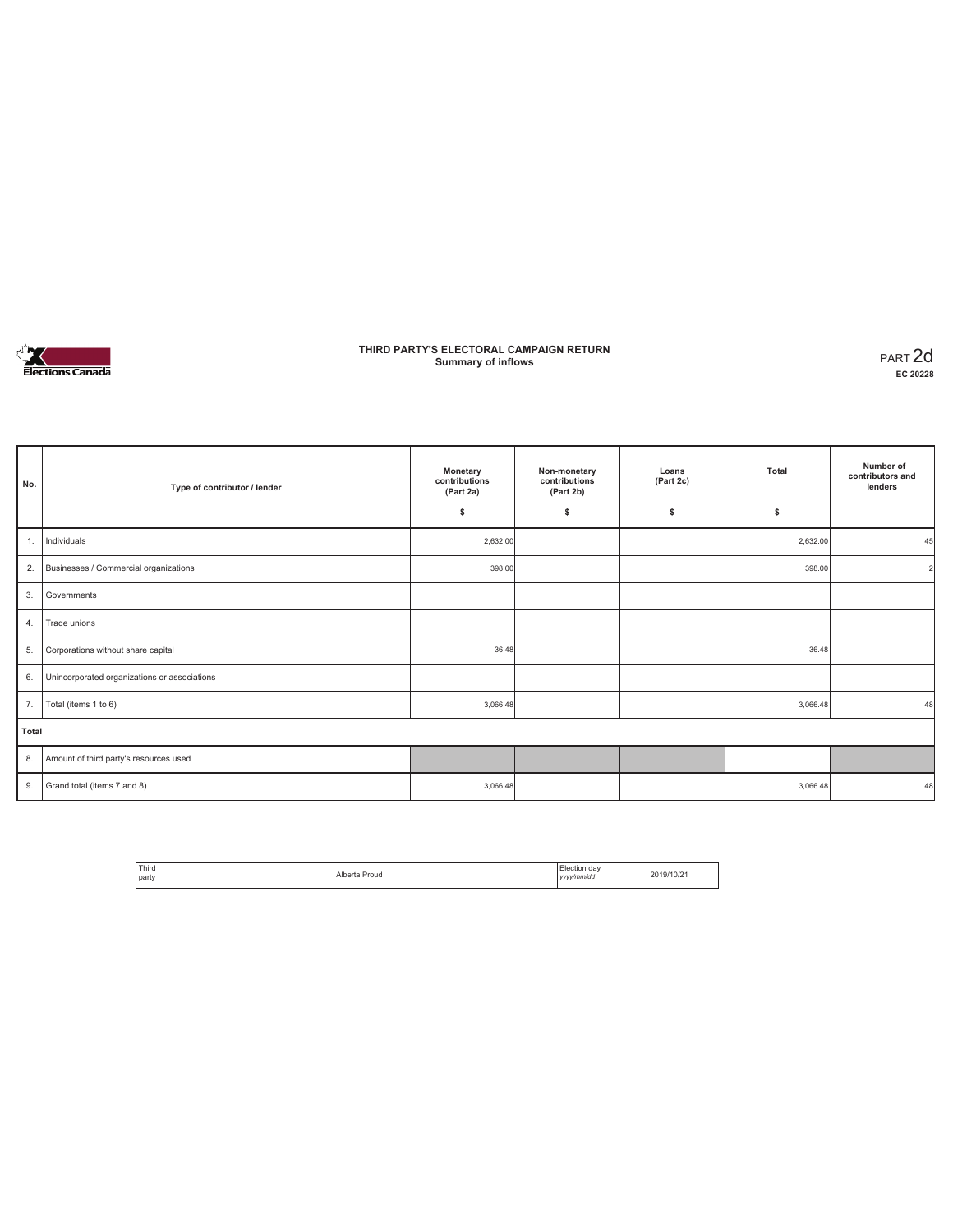

#### **THIRD PARTY'S ELECTORAL CAMPAIGN RETURN Statement of expenses incurred for regulated activities that take place during the pre-election period**  *(Only applicable to a fixed-date general election)*

PART 3a **EC 20228**

For a list of expense types, expense categories and expense subcategories, refer to Annex II in the Instructions.

| No. | Date<br>incurred<br>yyyy/mm/dd | <b>ED Code</b><br>(if applicable) | Supplier | <b>Expense type</b> | Expense<br>category | Expense<br>subcategory | Starting date<br>of activity,<br>advertisement<br>or survey<br>yyyy/mm/dd | Ending date<br>of activity,<br>advertisement<br>or survey<br>yyyy/mm/dd | Place of activity or<br>advertisement        | <b>Expense amount</b><br>\$ |
|-----|--------------------------------|-----------------------------------|----------|---------------------|---------------------|------------------------|---------------------------------------------------------------------------|-------------------------------------------------------------------------|----------------------------------------------|-----------------------------|
|     |                                |                                   |          |                     |                     |                        |                                                                           |                                                                         |                                              |                             |
|     |                                |                                   |          |                     |                     |                        |                                                                           |                                                                         |                                              |                             |
|     |                                |                                   |          |                     |                     |                        |                                                                           |                                                                         |                                              |                             |
|     |                                |                                   |          |                     |                     |                        |                                                                           |                                                                         |                                              |                             |
|     |                                |                                   |          |                     |                     |                        |                                                                           |                                                                         |                                              |                             |
|     |                                |                                   |          |                     |                     |                        |                                                                           |                                                                         |                                              |                             |
|     |                                |                                   |          |                     |                     |                        |                                                                           |                                                                         |                                              |                             |
|     |                                |                                   |          |                     |                     |                        |                                                                           |                                                                         |                                              |                             |
|     |                                |                                   |          |                     |                     |                        |                                                                           |                                                                         |                                              |                             |
|     |                                |                                   |          |                     |                     |                        |                                                                           |                                                                         |                                              |                             |
|     |                                |                                   |          |                     |                     |                        |                                                                           |                                                                         |                                              |                             |
|     |                                |                                   |          |                     |                     |                        |                                                                           |                                                                         |                                              |                             |
|     |                                |                                   |          |                     |                     |                        |                                                                           |                                                                         |                                              |                             |
|     |                                |                                   |          |                     |                     |                        |                                                                           |                                                                         |                                              |                             |
|     |                                |                                   |          |                     |                     |                        |                                                                           |                                                                         |                                              |                             |
|     |                                |                                   |          |                     |                     |                        |                                                                           |                                                                         |                                              |                             |
|     |                                |                                   |          |                     |                     |                        |                                                                           |                                                                         |                                              |                             |
|     |                                |                                   |          |                     |                     |                        |                                                                           |                                                                         | Totals carried forward from previous page \$ |                             |
|     |                                |                                   |          |                     |                     |                        |                                                                           |                                                                         | Total \$                                     |                             |

| Third<br>party | Proug<br>. | ı dav<br>тио<br>v/mm/dc<br> | $19/10$ / $\epsilon$ |
|----------------|------------|-----------------------------|----------------------|
|                |            |                             |                      |

Page 1 of 1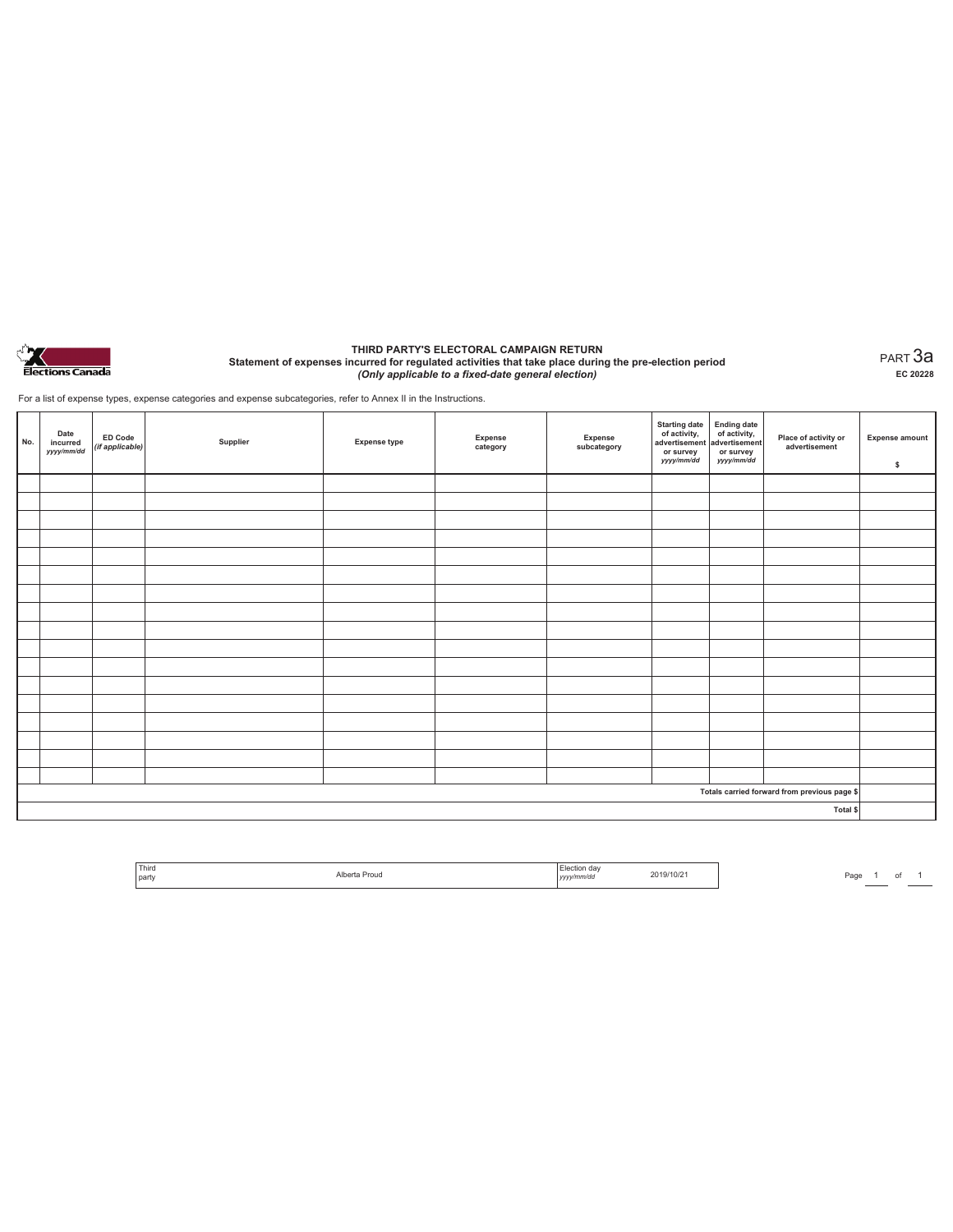

# **THIRD PARTY'S ELECTORAL CAMPAIGN RETURN Statement of expenses incurred for regulated activities that take place during the election period** PART 3b

**EC 20228**

For a list of expense types, expense categories and expense subcategories, refer to Annex II in the Instructions.

| No.                                          | Date<br>incurred<br>yyyy/mm/dd | <b>ED Code</b><br>(if applicable) | Supplier      | <b>Expense type</b>  | Expense<br>category          | <b>Expense</b><br>subcategory | <b>Starting date</b><br>of activity,<br>advertisement<br>or survey<br>yyyy/mm/dd | <b>Ending date</b><br>of activity,<br>advertisement<br>or survey<br>yyyy/mm/dd | Place of activity or<br>advertisement | <b>Expense amount</b><br>\$ |
|----------------------------------------------|--------------------------------|-----------------------------------|---------------|----------------------|------------------------------|-------------------------------|----------------------------------------------------------------------------------|--------------------------------------------------------------------------------|---------------------------------------|-----------------------------|
| 1                                            | 2019/09/30                     |                                   | <b>RMG</b>    | Election Advertising | Voter Contact                | Calling Services              | 2019/09/22                                                                       | 2019/09/28                                                                     | <b>AB</b>                             | 36.48                       |
| $\overline{2}$                               | 2019/10/21                     |                                   | Becca Polak   | Partisan Activity    | Salaries, Wages & Consulting | Consulting Fees               | 2019/09/11                                                                       | 2019/10/21                                                                     | AB                                    | 410.00                      |
| 3                                            | 2019/10/21                     |                                   | Stripe/RBC    | Partisan Activity    | Other                        | <b>Transaction Fees</b>       | 2019/09/17                                                                       | 2019/10/21                                                                     | AB                                    | 96.33                       |
| $\overline{4}$                               | 2019/09/28                     |                                   | NationBuilder | Partisan Activity    | Office                       | Website Hosting               | 2019/09/11                                                                       | 2019/09/30                                                                     | AB                                    | 1,377.01                    |
| $5\phantom{.0}$                              | 2019/10/28                     |                                   | NationBuilder | Partisan Activity    | Office                       | Website Hosting               | 2019/10/01                                                                       | 2019/10/21                                                                     | lав                                   | 1,462.76                    |
| 6                                            | 2019/09/04                     |                                   | Grasshopper   | Partisan Activity    | Office                       | Telephone & Internet          | 2019/09/01                                                                       | 2019/09/30                                                                     | lав                                   | 29.65                       |
| $\overline{7}$                               | 2019/10/04                     |                                   | Grasshopper   | Partisan Activity    | Office                       | Telephone & Internet          | 2019/10/01                                                                       | 2019/10/21                                                                     | AB                                    | 30.34                       |
| 8                                            | 2019/10/21                     |                                   | Go Daddy      | Partisan Activity    | Office                       | Website Development           | 2019/09/11                                                                       | 2019/10/21                                                                     | lав                                   | 2.25                        |
|                                              |                                |                                   |               |                      |                              |                               |                                                                                  |                                                                                |                                       |                             |
|                                              |                                |                                   |               |                      |                              |                               |                                                                                  |                                                                                |                                       |                             |
|                                              |                                |                                   |               |                      |                              |                               |                                                                                  |                                                                                |                                       |                             |
|                                              |                                |                                   |               |                      |                              |                               |                                                                                  |                                                                                |                                       |                             |
|                                              |                                |                                   |               |                      |                              |                               |                                                                                  |                                                                                |                                       |                             |
|                                              |                                |                                   |               |                      |                              |                               |                                                                                  |                                                                                |                                       |                             |
|                                              |                                |                                   |               |                      |                              |                               |                                                                                  |                                                                                |                                       |                             |
|                                              |                                |                                   |               |                      |                              |                               |                                                                                  |                                                                                |                                       |                             |
|                                              |                                |                                   |               |                      |                              |                               |                                                                                  |                                                                                |                                       |                             |
| Totals carried forward from previous page \$ |                                |                                   |               |                      |                              |                               |                                                                                  |                                                                                |                                       |                             |
| Total \$                                     |                                |                                   |               |                      |                              | 3,444.82                      |                                                                                  |                                                                                |                                       |                             |

| <sup>1</sup> Third<br>l party | Proug<br>. | $\mathbf{u}$<br>v/mm/do<br>1.41 | 19/10/2 |
|-------------------------------|------------|---------------------------------|---------|
| . .                           |            | ,,,,                            |         |

Page 1 of 1